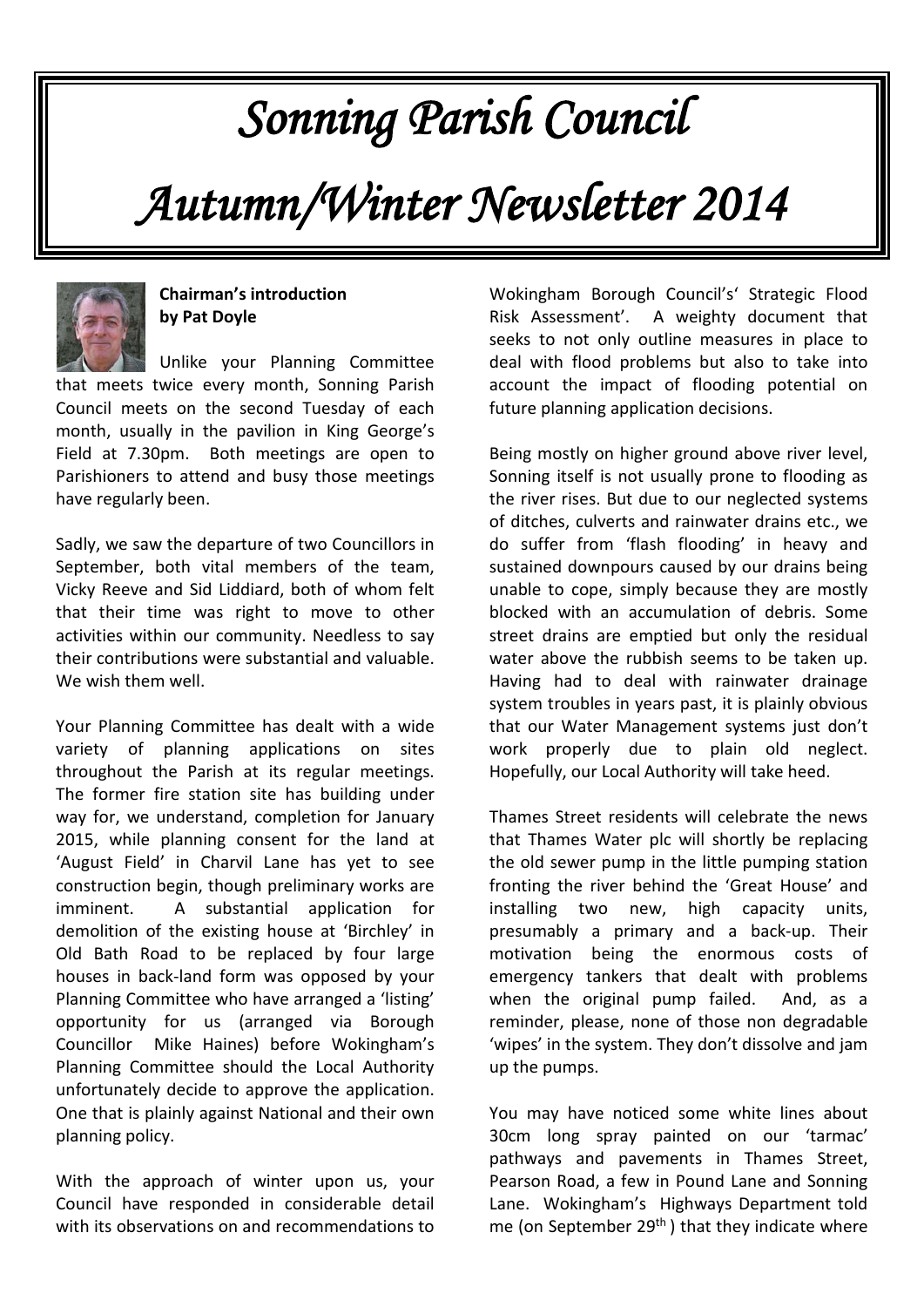repairs will be undertaken within "the next twenty eight days". About time too.

Thanks to everyone involved, the draft of our Sonning Conservation Area Assessment is now being edited, readied for presentation to Wokingham Borough Council, hopefully during November. This has been a lengthy process in the auspices of your Parish Council and the Sonning & Sonning Eye Society. Adoption by the Local Authority with generate a further layer of detailed planning/development guidance for our Conservation Area.

As you may know, Lafarge – Tarmac have secured permission for the next element of aggregate extraction alongside the Shiplake road amounting to 1.89 million tons. Your Parish Council is actively involved with operational briefings from the company to particularly ensure that their customers do not use our ancient (weak) bridge as an access to the treatment works.

Even though your Parish Council has steadfastly ensured that its operations in the public domain are open and, in current jargon, wholly transparent, it seems that irrespective of those endeavours we are faced with the almost ludicrous prospect of not being able to disclose the names of people who write or email to the parish council. Our published minutes will display a series of gaps, i.e. Mr/Mrs ………….. wrote to ask, etc.. A process that can so easily arouse rightful curiosity plus perfectly understandable suspicion and mistrust. Anyone who speaks at Parish Council or Committee meetings will still be minuted and their name recorded.

Thanks to countless hours invested by our dedicated 'workforce', Tracey Hicks, Vicky Reeve, Jeremy Gillmore and Sid Liddiard plus numerous contributors, the new Sonning Parish Council web site was launched during November.

Apart from its totally new look, our new Parish Council logo will hopefully catch your eye.

Thus far, 2014 has been yet another very busy and mostly enjoyable year for your Councillors, it's not all been as pleasant as we would like but at least we achieved a lot. Even the wharf is now looking in vastly better shape following the

ravages during the Summer when the additional dolphin barriers were installed East of the brick bridge by a colossal tracked machine. King George's Field looks an absolute picture, again following much time and effort, plus considerable expenditure. As Winter is upon us we trust that effective measures are in place to deal with the threat of flooding as experienced in the early part of this year. Poor old Oxfordshire District Council came in for plenty of criticism, let's hope that their works are successful.

And as I always say, why not call in and see us sometime, once a month at the pavilion in King George's field.



# **Third Thames Bridge by Trefor Fisher**

The good news is that there has been some limited progress on

the Third Thames Bridge project which is obviously of concern to residents of Sonning.

The Third Thames Bridge Summit at Westminster, mentioned in the last newsletter, did go ahead on March 3<sup>rd</sup>. At least three further meetings have taken place since then  $-$  a Westminster Summit held on June 2<sup>nd</sup>, a Summit at the Wokingham BC offices held on July  $11<sup>th</sup>$  and the latest on Friday 3<sup>rd</sup> October at the Oxfordshire County Council offices.

"High level strategic projection modelling" by Wokingham BC has indicated that there would be net benefits of a third river crossing for Reading, Maidenhead and Oxfordshire. However, it was felt that further work was required to determine the impact on specific roads, especially those in South Oxfordshire.

I contacted Oxfordshire Councillor David Nimmo Smith in September for his comments. He reported that the modelling to date had been inconclusive and that Oxfordshire CC does not see the economic benefit to them of a Third Bridge. He mentions that the Reading stance is that the "answer" is a Third Bridge. He asks, though, what the "question" is that they are trying to resolve?

I have also heard from Councillor Tony Page, Deputy Leader of Reading BC. He mentions that the most recent traffic modelling shows the residents of Sonning as the biggest beneficiaries of a Third Bridge. Councillor Page goes on to say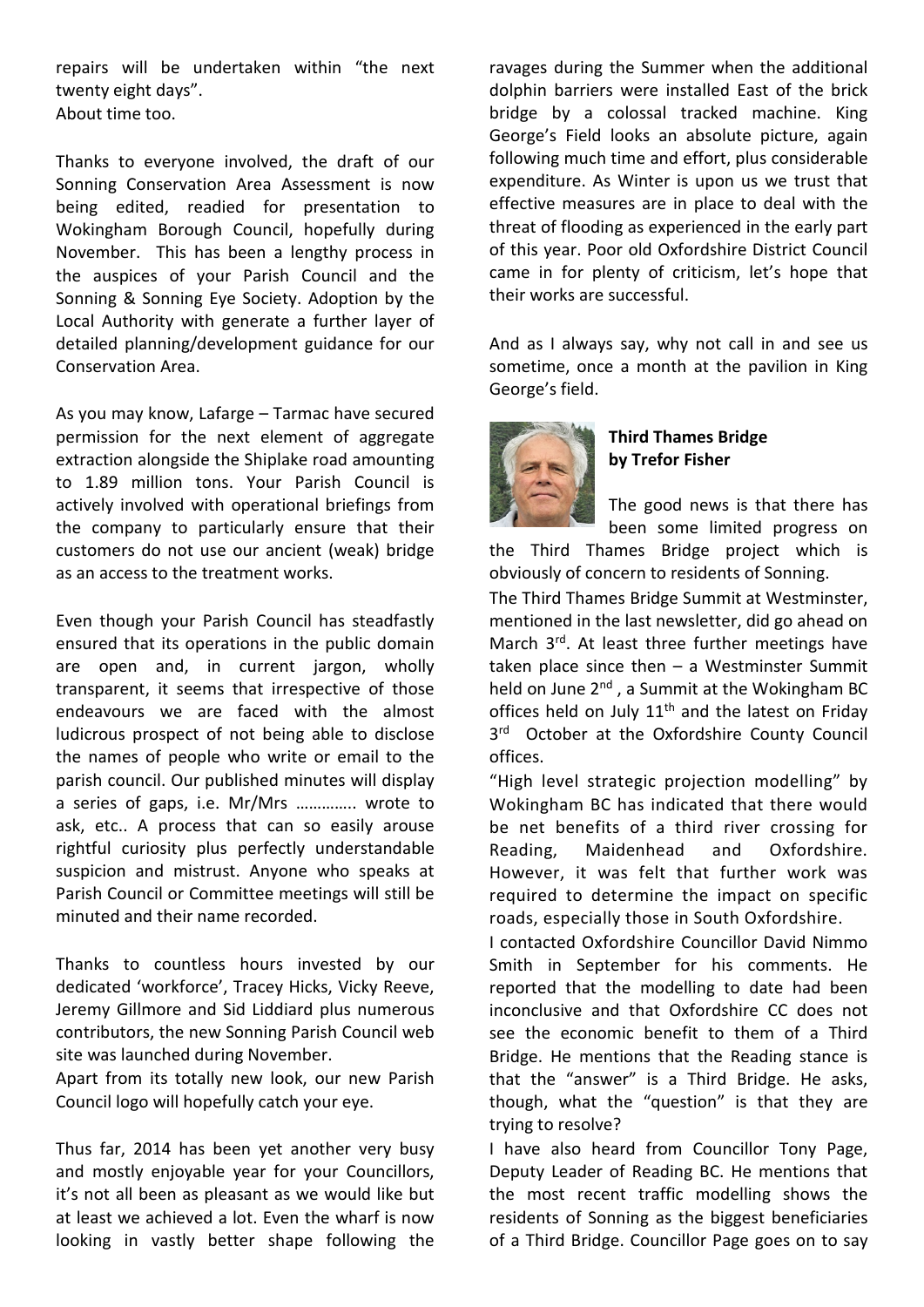that both Oxfordshire CC and South Oxfordshire DC "are still unwilling to engage in detailed discussions with Reading and Wokingham. It's about time that they recognised that the communities of South Oxfordshire stand to benefit as much as those south of the river".

Reporting on the latest meeting, Rob Wilson, MP for Reading East said: "I'm pleased to report that we have again made important progress towards delivering the third Thames crossing that my constituents desperately need. Whilst the agreement to undertake a Full Model Upgrade will take time, the data collected will be absolutely imperative to providing an accurate traffic model, which in turn can determine all the potential impacts a third bridge will have on the wider local area."

Talks have also taken place between the Oxfordshire and Thames Valley Local Enterprise Partnerships regarding funding of this expensive project. Progress here was reported at the October meeting mentioned above.



# **Police & Security Update by Alex Evans**

Over the Summer we have been very fortunate in that we have had

no domestic burglaries and limited out building break-ins, sadly to do more with our Sports clubs and their equipment. There has also been a very limited amount of small crime such as mobile phone and car number plate thefts.

In terms of what activity we undertake as a village, we have several teams that support us so as to keep our village safe. They are:

## **Sonning Local Police Team**

In terms of local policing in Sonning, our local support team is made up of the following:

PC Giles Murphy - Neighbourhood Officer, Jason Stavely - Community Support Officer

Jackie Daniels - Community Support Officer, Christine Seal - Neighbourhood Watch Administrator

To support their efforts and aid in communicating with the residents of Sonning, the Thames Valley Alert system is an extremely useful vehicle.

The Thames Valley Alert System site provides an invitation for you to participate in the exchange of information with Thames Valley Police, Neighbourhood Watch and other community groups. As a registered recipient you will not only benefit from two-way messaging but may also learn about those in your community subject of anti-social behaviour orders, help identify suspected or wanted criminals from the Gallery pages or learn about community groups, events or meetings in your area.

To learn more please go to <https://www.thamesvalleyalert.co.uk/>

#### **Sonning Neighbourhood & Home Watch**

Neighbourhood Watch is a voluntary network of schemes where neighbours come together, along with the police and local partners, to build safe and friendly communities. We have been an active member of the Neighbourhood Watch for some time and we are committed to becoming a Neighbourhood Watch Village.

There are 23 coordinators for Sonning with the main coordinators being Janet Fielder and Sue Bradley.

They are currently looking for coordinators for Charvil Lane, Hawthorn Way, Holmemoor Drive,

Little Glebe, High Street, Pearson Road and Pound Lane North.

Please get in touch if you want to be a coordinator in any of these roads. It does not require too much of your time and you help to keep our village safe.

To learn more please go to <https://www.ourwatch.org.uk/>

## **Community Speed Watch**

We are currently looking at getting a team together for The Community Speed Watch (CSW) Scheme which has been developed by the police to work with local communities to help reduce speeding. In simple terms, CSW works by having neighbourhood volunteers manning a roadside speed device to record a vehicle's speed. The registration details of those vehicles recorded as speeding are noted and entered onto the TVP Speed Watch database, with repeat offenders being identified to Roads Policing for targeting. We have a small team already but we need more; please join us to stop speeders going through our village.

To learn more please go to <http://www.communityspeedwatch.co.uk/>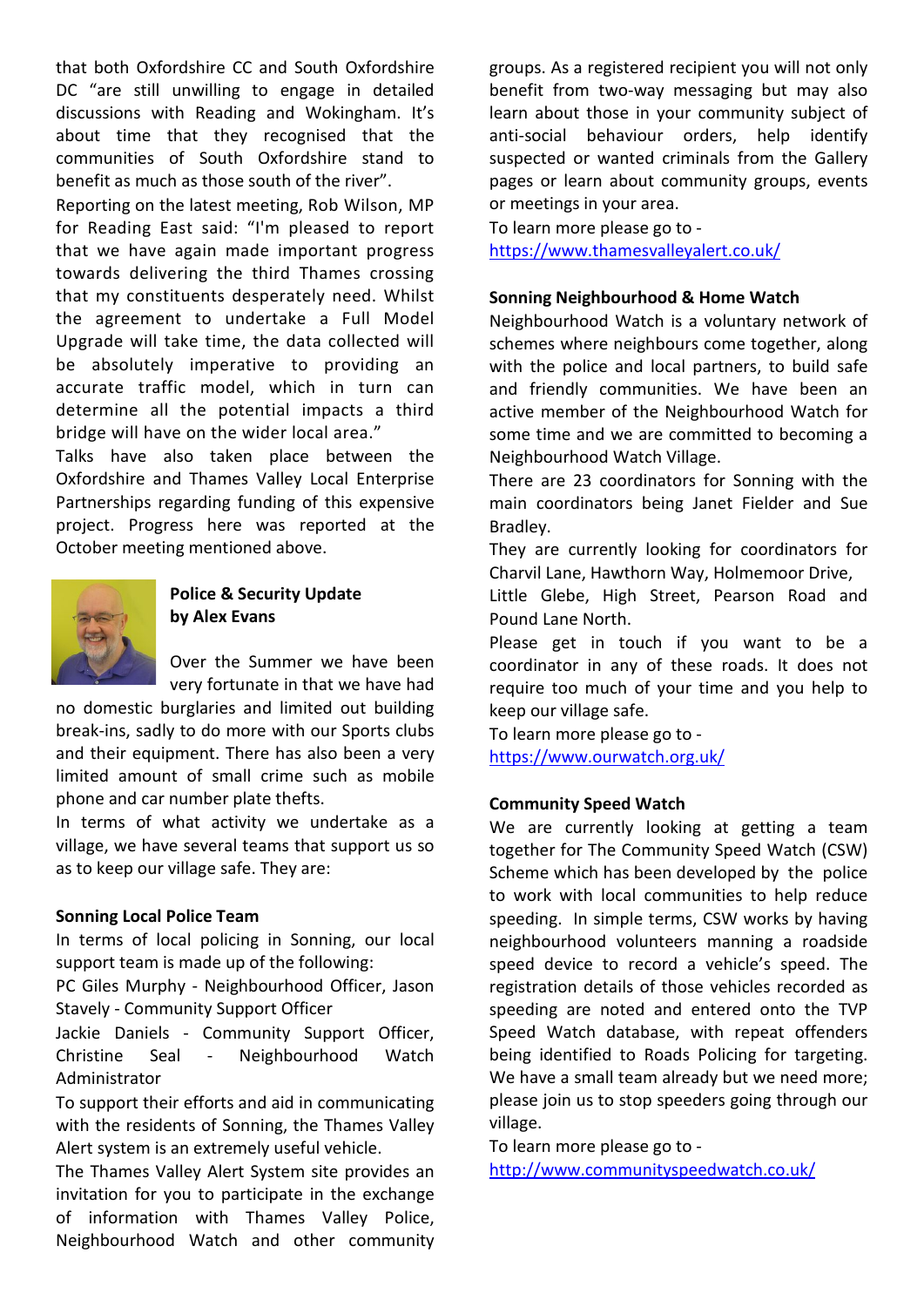## **No Cold Calling Village**

We are currently putting plans in place to make our village a "No Cold Calling" Zone. This zone is about local residents having the confidence to say "No" to uninvited salespeople or to warn rogue traders that are being watched and will be reported. The No Cold Calling Zones are a crime prevention initiative implemented by us but supported by West Berkshire & Wokingham Trading Standards and Thames Valley police and it is a brand new initiative. While Cold Calling is not illegal it may become illegal if we indicate to the caller that we do not wish to do business in this way and they fail to leave or return later. A No Cold Calling Zone can help us feel safer by:

> Raising awareness of doorstep crime such as Distraction burglars, bogus callers, rouge traders, high pressure sales Empower residents to say NO Encourage reporting of these activities

As a member of this scheme, it is required that the majority of people say they want to support becoming a "No Cold Calling" zone. As such we will be passing around a voting card for your support, which will outline all the benefits, roles and responsibilities. You will all be pleased to hear that there will be no cost to us for joining this scheme as all the time will be by donated by volunteers and all the necessary paperwork, stickers, signs and press releases will be paid for by our local Trading Standards.

Finally, it is important to note that this initiative is not designed to prevent charity work, religious groups, political parties or regular rounds persons (milky) from doing their work

# **Alex's Security Tips**

Did you know you can elect not only to put your home phone on the Telephone Preference Service (TPS) system but your mobile phone as well? This is really useful to stop those pesky phone cold callers and texters. More information can be found at www.tpsonline.org.uk



# **RECREATION AND ENVIRONMENT by Mena Pownall**

It was lovely to see lots of use being made of King George's field over the summer months. Repairs were made to the seat on the zip wire and to some of the surface in the play area. We have also invested a substantial amount this year on maintenance of the field in order to provide good facilities for both the cricket and football teams.

It is always our aim to ensure that King Georges field is a safe and clean environment for all users and an area we struggle with is litter and dog mess. We realise that it is not only Sonning residents that use the park so no fingers are being pointed just a gentle reminder to ensure that everyone is aware of the problem.

We are currently looking into drainage solutions for the field to avoid the amount of water collecting at the bottom near the car park. Due to some helpful advice we hope to solve this ongoing problem in the near future.

A reminder that the outdoor fitness equipment is for use from age 7 years and up. Please ensure that children are supervised at all times.

**Litter Pick -** The dates for the next litter pick are  $21<sup>st</sup>$  and  $22<sup>nd</sup>$  March 2015.

**FIRST AID SKILLS** – We would like to bring your attention to a very informative website which gives both practical and interactive information about basic first aid skills. It also includes an interactive simulation of how to perform CPR. We would highly recommend that you take a look at this website as we can never know when we might be in a position to help family, friends or even a stranger in a crisis situation. Go to www.life-saver.org.uk

# **Website – www.sonning-pc.gov.uk by Tracey Hicks**

At the end of November, the old Sonning Parish Council website makeover was finally completed! Over the past year or so, the Web Team, along with local IT professional, Jeremy Gilmore, have been working hard on this upgrade and as you will see, it is now packed full of up to the minute information, news, views and **'***All things Sonning***'**!

The 'eye-catching' and vibrant pages now hold a wealth of information, not only about the workings of Sonning Parish Council but about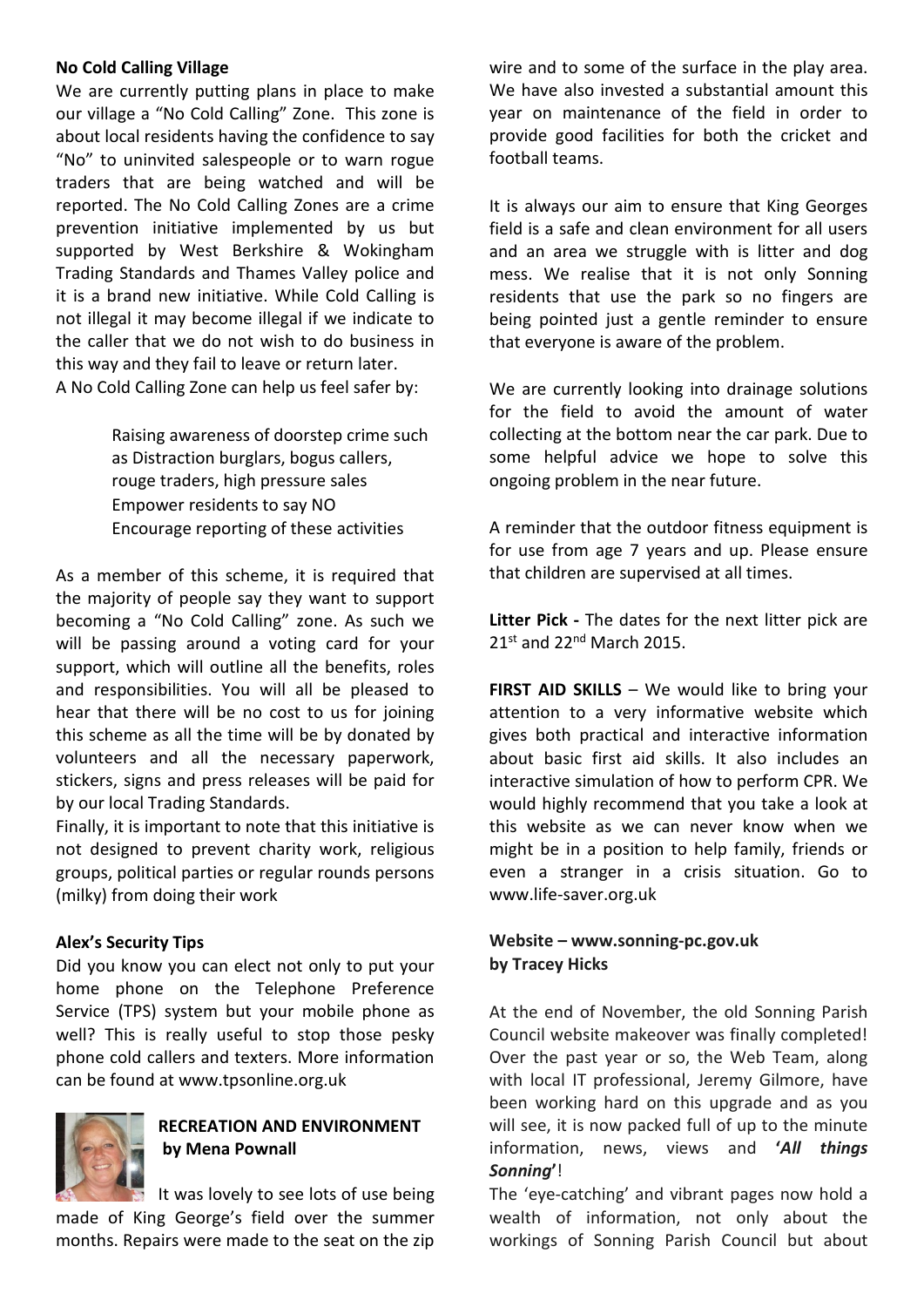Sonning itself; its history, amenities and facilities, details of local groups and organisations and much, much more. We couldn't have achieved this without help from many knowledgeable, local individuals and we would like to extend a warm 'thank-you' to everyone who has given their help and support freely over the last few months.

This is YOUR website too, so please do browse through the pages using the menus on the left hand side and if you think that anything is missing, or if you have any comments generally about how the website looks or works or if you have a view about the information that it provides, then we would love to hear from you.

We would especially like to hear from local groups and people organising community events, who would like to have their contact details added to the relevant pages. We very much hope that this will become a well-used and valued community resource.

You will notice that we have also taken this opportunity to give Sonning Parish Council an 'image makeover'. We are delighted to be able to unveil our new Sonning Parish Council logo, painted for the council by local artist and Bluecoat school teacher, Mr Richard Ennis. As you can see, the logo cleverly incorporates many of the key features for which Sonning is known and loved. We would like to extend our gratitude to Mr. Ennis for his assistance with this.



**Our New Logo Richard Ennis** 



As technology moves forward at an ever increasing speed, we were very aware that any new website should be easy to maintain and update, easy for the public to use and needed to be 'future-proofed', as much as possible. We hope that we have ticked all of those boxes and in addition, the website has been designed to be accessed from computers, tablets and smart

phones. So whether you are at home with your computer, or in front of your smart TV, or on a train with your smart phone, you should be able to keep in touch with what's going on in your Parish!

We look forward to hearing from you. The Web Team

## **COUNCIL ALLOTMENTS LITTLE GLEBE**

The Parish Council can offer one half and one full allotment to rent on the Little Glebe Allotments. These will become available from 1 January 2015 to allow time for new tenants to prepare the plots for planting in the spring. The tenancy agreement will come into effect on 6 April 2015 at a fee of £15 for a whole allotment and £7.50 for half an allotment. The Council can only offer up to one full allotment per tenant due to the current demand.

For further information please contact the Clerk, Lesley Bates on 01189697753 or e-mail clerk@sonning-pc.gov.uk

#### **SONNING PARISH COUNCIL**

**Sonning Parish Council meet on the second Tuesday of each month (except August) at 7.30pm in the Pavilion in 'King George's Field', Pound Lane. Sonning Parish Council Planning Committee also meet in the Pavilion at 7pm on the Monday of the week before and the Wednesday of the week after the meetings of the Parish Council.**

#### *Both meetings are open to the public.*

The Parish Council Annual Public Meeting is normally held in Pearson Hall, its date and time will be posted on Parish Council notice boards.

Parish Council and Planning Committee agendas are displayed on Parish Council notice boards three working days prior to their meetings.

Changes to meeting times and venues caused by severe weather or unavoidable circumstances will be posted on Parish Council notice boards.

#### **SONNING PARISH COUNCIL CONTACTS:**

| Pat Doyle - Chairman        | 0118 9693605                 |
|-----------------------------|------------------------------|
| Pat Doyle - Planning Chair  |                              |
| <b>Tony Farnese</b>         | 07774 494610                 |
| lan Runnalls                | 0118 9693389                 |
| Mena Pownall -              | 0118 9698245                 |
| <b>Recreation Chair</b>     |                              |
| Trefor Fisher               | 07789 880072                 |
| <b>Alex Evans</b>           | 0118 9448348                 |
| John Hargrave               | 0118 9690236                 |
| <b>Peter Morrison</b>       | 0118 9697223                 |
| <b>Lesley Bates - Clerk</b> | 0118 9697753                 |
| Email:-                     | clerk@sonning-pc.gov.uk      |
| Website:-                   | http://www.sonning-pc.gov.uk |